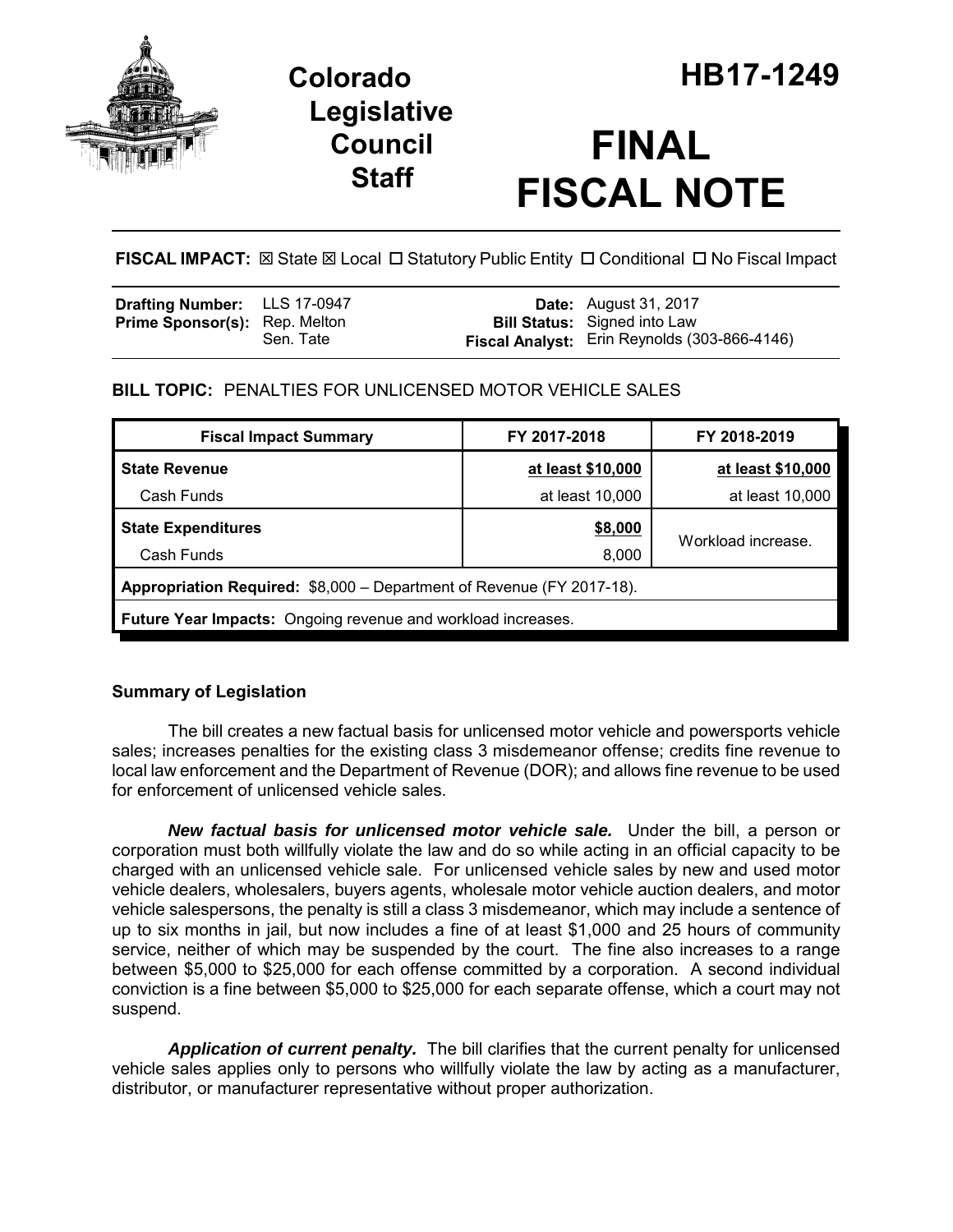August 31, 2017

*Fine revenue.* Fines for unlicensed vehicle sales are awarded half to the law enforcement agency that issued the citation and half to the Auto Dealers License Fund in the Department of Revenue (DOR). Under the bill, this fine revenue is to be used for enforcement of unlicensed vehicle sales.

# **Background**

*Current penalties.* Currently, the penalty for individuals convicted for an unlicensed vehicle sale is a class 3 misdemeanor with a fine ranging between \$100 to \$1,000, up to six months in jail, or both. The fine increases to \$2,500 for a second conviction. The penalty for a corporate violation is set between \$500 to \$2,500 per offense.

*Motor Vehicle Dealer Board.* The Colorado Motor Vehicle Dealer Board processes and reviews license applications for entities and individuals selling vehicles. The board also generally enforces the laws regarding licensees, including holding hearings, ordering corrective actions, and resolving consumer complaints. The board does not have jurisdiction over private parties who are not licensees.

*Automobile Industry Division.* The Automobile Industry Division in DOR employs criminal investigators to review and evaluate consumer complaints against licensees. Additionally, these criminal investigators have limited peace officer authority, enabling them to write criminal summonses (citing persons into county court) for unlicensed vehicle sales activities, which are then adjudicated in county court.

# **Comparable Crime**

Legislative Council Staff is required to include certain information in the fiscal note for any bill that creates a new crime, changes the classification of an existing crime, or changes an element of the existing crime that creates a new factual basis for the offense. This bill creates a new factual basis for the crime of unlicensed vehicle sales. From January 2014 through January 2017, there were 52 convictions for unlicensed dealers. Of these convictions, all involved males, and the race of the criminals was 41 Caucasian, 3 African-American, 7 Hispanic, and 1 for which no race information was available. A guilty plea was entered in 26 of these cases, and 19 were assessed a fine averaging \$186, with the lowest fine at \$50 and the highest at \$750. Based on the prevalence of this crime, the fiscal note assumes that fines from ongoing convictions will generate additional state and local revenue.

# **State Revenue**

Beginning in FY 2017-18, this bill is anticipated to increase state cash fund revenue, as discussed below.

*Criminal fines.* This bill is anticipated to increase state cash fund revenue from fines. Under the bill, half of the fine penalty for unlicensed vehicle sales is credited to the Auto Dealers License Fund in DOR and half to the law enforcement agency that investigated and issued the citation. The new minimum fine penalty is \$1,000 for an individual, which may not be waived by the court. The fine is also increased to between \$5,000 to \$25,000 for corporate offenses. As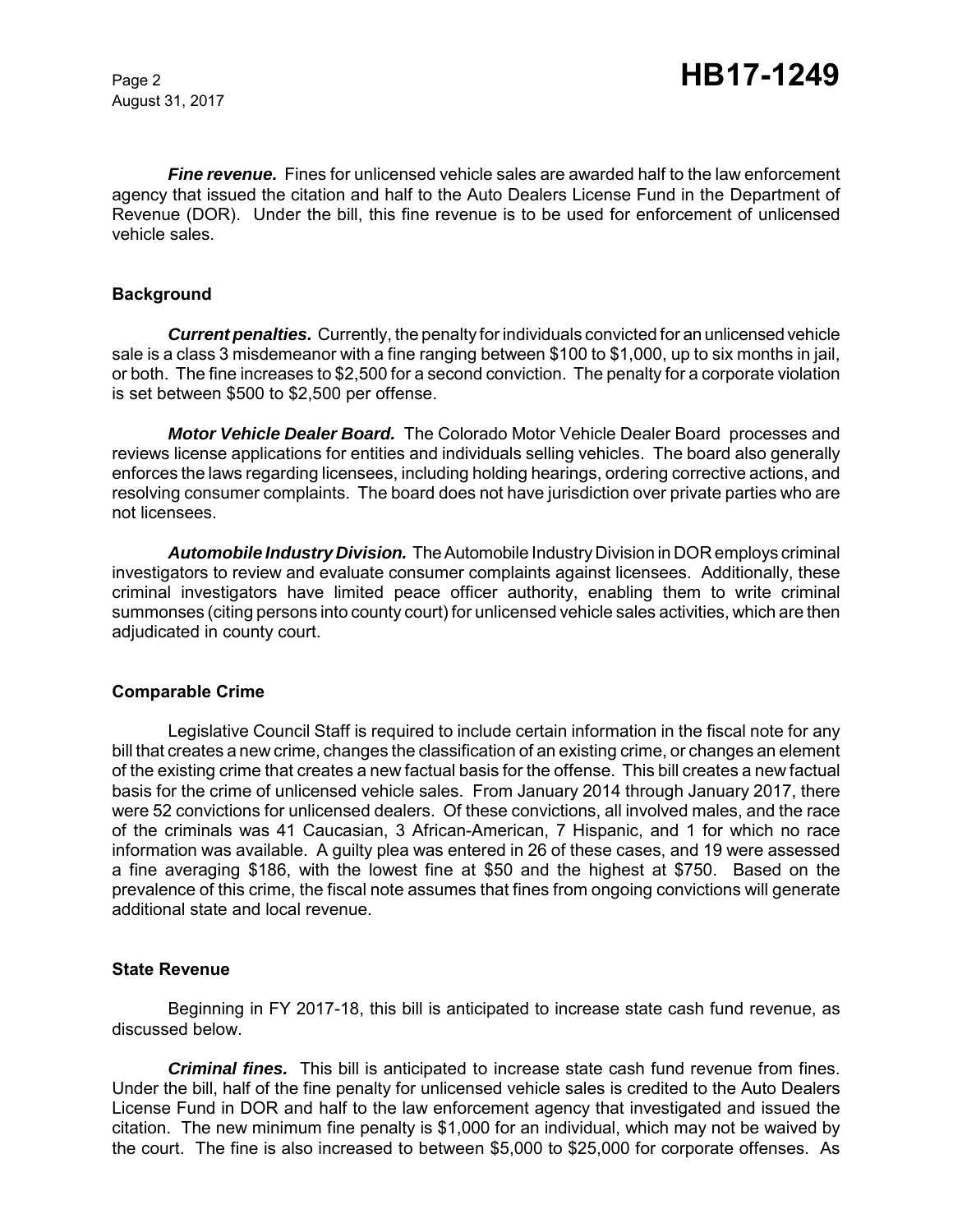August 31, 2017

discussed in the Comparable Crime section, the average fine assessed in the past three years was \$186. The fiscal note assumes that the increased fines, the inability for a court to waive certain fines, and the possibility of new convictions due to new investigation resources available to DOR and law enforcement will create an overall increase in the fine revenue collected. The fiscal note assumes that this amount will be at least \$10,000 per year beginning in FY 2017-18. This amount represents an increase of approximately \$800 per guilty plea, plus at least one corporate offense, of which half is credited to the DOR and the other half to local law enforcement.

*Court and administrative fees.* This bill will also increase state fee revenue each year to the General Fund and various cash funds. Fees are imposed for a variety of court-related costs, which vary based on the offense and the type of court. Some fee revenue is shared with local governments; please refer to the Local Government Impact section for additional information. Persons who are sentenced to perform community service are generally sentenced to probation, for which there is a fee of \$50 per offender, per month.

# **State Expenditures**

The bill will increase one-time state cash fund expenditures in DOR by \$8,000 in FY 2017-18 from the Auto Dealers License Fund. It will also increase workload in DOR and in the Judicial Department.

*Department of Revenue.* DOR will have one-time computer programming costs to modify the Colorado Integrated Tax Architecture system in GenTax. Changes are programmed by the vendor at a rate of \$200 per hour. The changes in this bill are expected to increase Auto Dealers License Fund expenditures by \$8,000, representing 40 hours of programming in FY 2017-18. All GenTax programming changes are tested by DOR staff. The DOR can perform the testing required in this bill within existing appropriations.

In addition, workload for the Motor Vehicle Dealer Board and the Automobile Industry Division in DOR may increase to the extent that resources from the increased fine penalty revenue allows these entities to investigate additional complaints. Both entities will also be required to update materials to reflect the new minimum penalties, which can be accomplished within existing appropriations.

*Judicial Department.* Workload is expected to increase in the Judicial Department. The bill will potentially increase investigations related to the unlicensed sale of a vehicle, which may increase the number of filings in the trial courts. It may also increase contempt hearings, due to bill's community service requirement. If additional people are sentenced to probation, workload for probation services may also increase. The fiscal note assumes these workload impacts can be accomplished with existing appropriations for the Judicial Department.

*Office of the State Public Defender an Office of Alternate Defense Counsel.* The bill may increase workload or costs for the Office of the State Public Defender and Office of Alternate Defense Counsel, to provide representation for any persons deemed to be indigent. The fiscal note assumes any such increases are minimal and will not require an increase in appropriations for these Judicial Department agencies.